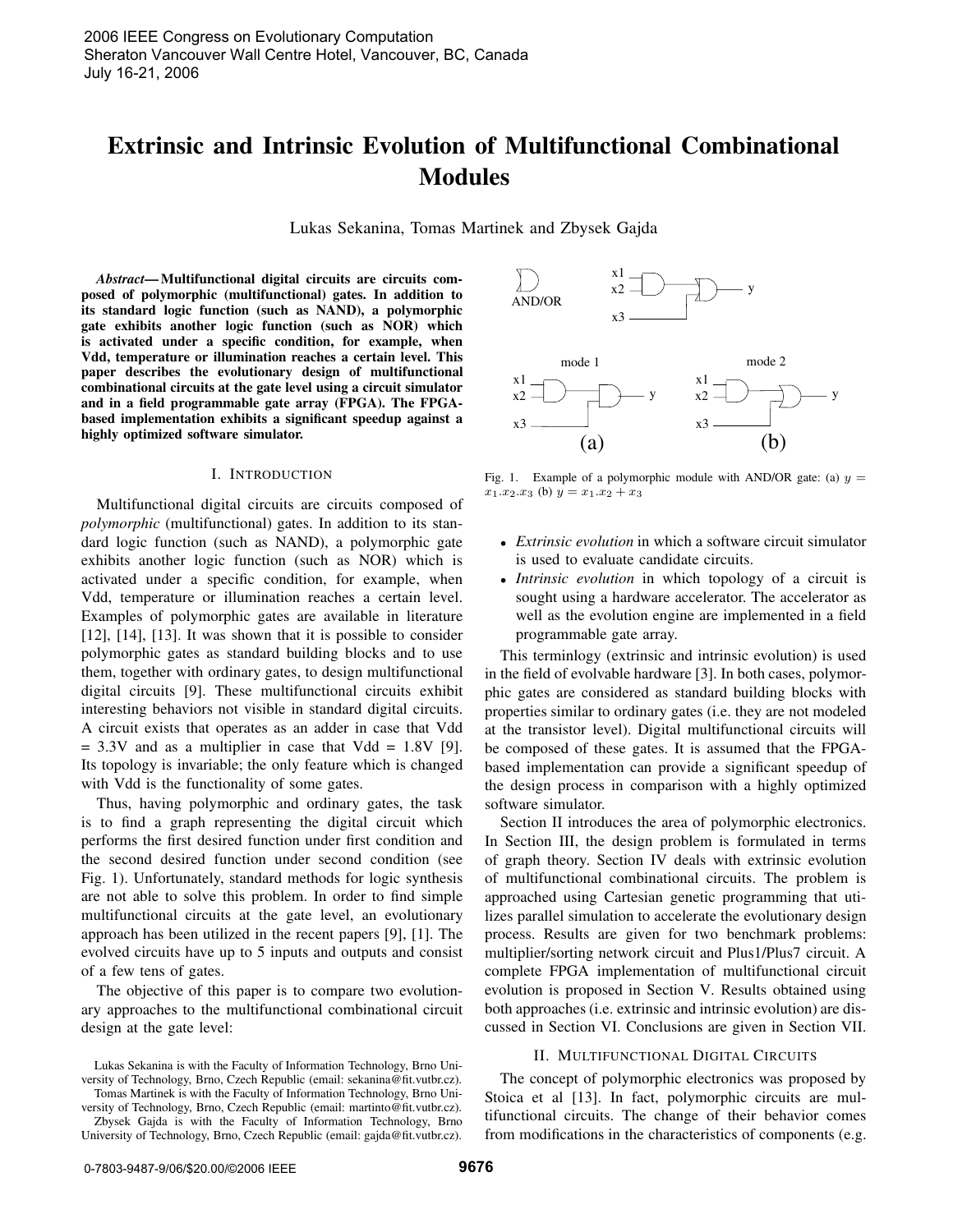TABLE I EXAMPLES OF EXISTING POLYMORPHIC GATES AND THEIR IMPLEMENTATION COST (# OF TRANSISTORS)

| Gate              | control values | control      | trans. | ref. |
|-------------------|----------------|--------------|--------|------|
| AND/OR            | $27/125$ °C    | temperature  |        | [13] |
| <b>AND/OR/XOR</b> | 3.3/0.0/1.5V   | ext. voltage | 10     | (13) |
| <b>AND/OR</b>     | 3.3/0.0V       | ext. voltage | 6      | (13) |
| <b>AND/OR</b>     | 1.2/3.3V       | Vdd          | 8      | 141  |
| NAND/NOR          | 3.3/1.8V       | Vdd          | 6      |      |

in the transistor's operation point) involved in the circuit in response to controls such as temperature, power supply voltage, light, etc. [14], [13].

Research papers indicate many areas in which polymorphic gates could be utilized. The following list provides some examples (see a thorough analysis in [13], [14]): (a) The automatic control of power consumption when battery voltage decreases (a circuit realizes another function for lower battery voltage; however, its structure remains unchanged). (b) Implementation of a hidden function, invisible to the user, which can be activated in a specific environment (e.g. watermarking at the hardware level). (c) Intelligent sensors for biometrics, robotics, industrial measurement, etc. (d) Reverse engineering protection. (e) Implementation of lowcost adaptive systems that are able to adjust their behavior inherently.

## *A. Polymorphic Gates*

In theory, it could be possible to build a polymorphic gate that implements  $k$  different logic functions in  $k$  different environments. Practically,  $k$  is 2 or 3 nowadays. If polymorphic gates were available as building blocks we could develop polymorphic electronics. The main problem is their design: All the existing polymorphic gates were discovered by means of evolutionary design techniques. It seems that a human designer is not able to accomplish this task at all.

Table I gives examples of the polymorphic gates reported in literature. For instance, the NAND/NOR gate is the most famous example [12]. The circuit consists of 6 transistors and was fabricated in a 0.5-micron CMOS technology. The circuit is stable for  $\pm 10\%$  variations of Vdd and for temperatures in the range –20◦–200◦C. No circuits more complex than a single gate have been reported that are designed at the transistor level.

#### *B. Multifunctional Combinational Modules*

The use of polymorphic gates as building blocks offers an opportunity to design multifunctional digital modules at the gate level. Table II surveys multifunctional combinational modules reported in [9], [1]. For example, using the polymorphic NAND/NOR gate and the standard AND gate it is possible to create a circuit which operates as a two-bit multiplier in one environment and as a two-bit adder in the second environment. Once the circuit is designed at the gate level (abstracting thus from the electric level), it does not

TABLE II EXAMPLES OF MULTIFUNCTIONAL COMBINATIONAL MODULES AND THEIR IMPLEMENTATION COST (# OF GATES).

| Circuit             | gates | gates used                                                   |
|---------------------|-------|--------------------------------------------------------------|
| 5b-parity/majority  | 14    | NAND/NOR, XOR/XOR                                            |
| 5b-parity/majority  | 13    | NAND/XOR, XOR/NOR                                            |
| 5b-boolsym/majority | 13    | NAND/NOR, XOR/XOR                                            |
| Mult2b/sn4b         | 25    | NAND/NOR, AND/AND                                            |
| Mult2b/sn4b         | 27    | $(a \vee \overline{b})$ /XOR, XOR/ $(a \wedge \overline{b})$ |
| 2b-mult/add         | 20    | NAND/NOR, OR/XOR                                             |
| 2b-mult/add         | 23    | NAND/NOR, AND/AND                                            |
| up/down sorting net |       | AND/OR. OR/AND                                               |

matter whether this circuit is "reconfigured" by Vdd or a level of temperature or light.

These circuits were designed by means of evolutionary design techniques. In some cases, the circuits contain hypothetical polymorphic gates; in other cases they are composed solely of physically existing polymorphic gates. Research results indicate that it is very difficult to discover circuit topologies for nontrivial polymorphic circuits and that human designer is not able to accomplish this task because no suitable conventional design method exists. It was shown that it is useful to combine polymorphic gates with conventional gates in order to obtain compact polymorphic circuits [9].

## III. PROBLEM FORMULATION

Let  $\Gamma$  be a set of polymorphic gates. Each of them is able to implement up to two functions according to a control signal which can hold two different values. A gate is in *mode*  $j$  (and so performing the  $j$ -th function) in the case that  $j$ th value of the control signal is activated. For purposes of this paper, we will denote a polymorphic gate as  $X_1/X_2$ , where  $X_i$  is its *i*-th logic function. For example, NAND/NOR denotes the gate operating as NAND in *mode 1* and as NOR in *mode 2*. Note that some gates can perform only one function; however, their functionality must be fully defined for each mode. For example, the conventional NAND gate considered for polymorphic circuits must perform NAND function in all modes (denoted as NAND/NAND).

A polymorphic circuit can formally be represented by graph  $G = (V, E, \varphi)$ , where V is a set of vertices, E is a set of edges between the vertices,  $E = \{(a, b) | a, b \in V\}$ , and  $\varphi$  is a mapping assigning a function (polymorphic gate) to each vertex,  $\varphi: V \to \Gamma$ . As usually, V models the gates and  $E$  models the connections of the gates. A circuit (and also its graph) is in the *mode j* in the case that all gates are in the *mode j*.

Given  $\Gamma$  and logic functions  $f_1$  and  $f_2$  required in different modes, the problem of the multifunctional circuit design at the gate level is formulated as follows: Find a graph G representing the digital circuit which performs functions  $f_1$  in its mode 1 and  $f_2$  in its mode 2. Additional requirements can be specified, e.g. to minimize delay, area, power consumption etc.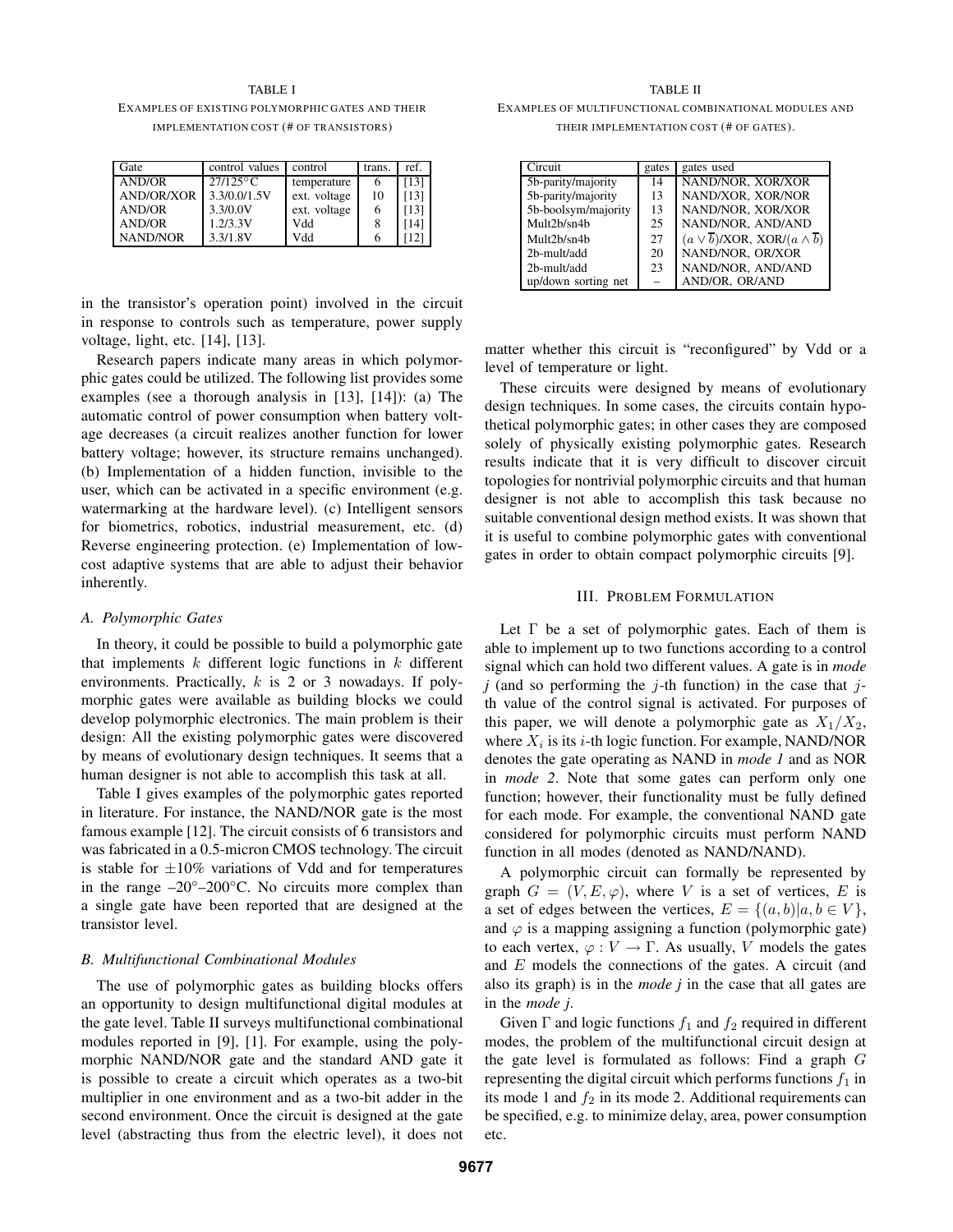

Fig. 2. An example of a 3-input circuit. CGP parameters are as follows:  $L = 3$ ,  $u = 3$ ,  $v = 2$ ,  $\Gamma = \{AND(0), OR(1)\}$ . Gates 5 and 7 are not utilized. Chromosome: 1,2,1, 0,0,1, 2,3,0, 3,4,0 1,6,0, 0,6,1, 6, 8. The last two integers indicate the outputs of the circuit.

## IV. EVOLUTIONARY DESIGN USING SIMULATORS

Cartesian genetic programming (CGP) will be utilized to solve the problem defined in the previous section.

#### *A. Cartesian Genetic Programming*

Miller and Thomson introduced CGP that has recently been applied by several researchers especially for the evolutionary design of combinational circuits [7], [6]. In CGP, the reconfigurable circuit is modeled as an array of  $u$  (columns)  $\times v$  (rows) of programmable elements (gates). The number of circuit inputs, n*<sup>i</sup>*, and outputs, <sup>n</sup>*<sup>o</sup>*, is fixed. Feedback is not allowed. Each gate input can be connected to the output of some gate placed in the previous  $L$  columns or to some of circuit inputs. The  $L$  parameter, in fact, defines the level of connectivity and thus reduces/extends the search space. For example, if  $L=1$  only neighboring columns may be connected; if  $L = u$ , the full connectivity is enabled. Each gate is programmed to perform one of functions defined in the set Γ. Figure 2 shows an example and a corresponding chromosome. Every individual is encoded using  $u \times v \times 3 + n_o$ integers.

The main advantage of CGP is that it uses the representation similar to real reconfigurable devices. However, the problem is that the corresponding search space is usually very rugged and thus difficult to search. Properties of CGP were analyzed in [6], [8]. Numerous experiments performed by Miller and others have shown that a very simple evolutionary algorithm achieves the highest performance. The main features of the algorithm can be summarized as: EA operates with the population of  $\lambda$  individuals (typically,  $\lambda = 5 - 20$ ). The initial population is randomly generated. Every new population consists of the best individual and its mutants. The mutation operator modifies some randomly selected genes of an individual. In case that evolution has found a solution which produces correct outputs for all possible input combinations, the number of gates is getting to minimize. Delay is not optimized. The evolution is stopped when the best fitness value stagnates or the maximum number of generations were exhausted.

In case of combinational circuit evolution, the fitness function is constructed to minimize the Hamming distance between output vectors of a candidate circuit and the required output vectors. Typically, all possible input vectors are applied to obtain the set of output vectors. This approach



Fig. 3. Parallel simulation of a combinational circuit. *y* is the result of simulation, *r* is the required output

is tractable only for small circuits (i.e. this approach is not scalable [15]).

## *B. Parallel Simulation*

In a circuit simulator working at the gate level, a single gate is usually modeled using a logic function. A technique, called *parallel simulation*, was proposed to accelerate the evaluation time of a candidate circuit when the evolutionary design process is carried out in software. The idea is to utilize bitwise operators operating on multiple bits in a high-level language (such as C) to perform more than one evaluation of a gate in a single step. Therefore, when a combinational circuit under simulation has four inputs and it is possible to concurrently bitwise operations over  $2^4 = 16$  bits in the simulator then this circuit can completely be simulated by applying a single 16-bit test vector at each input (see encoding in Fig. 3). In contrast, when it is impossible then sixteen four-bit test vectors must be applied sequentially. Practically, current processors allow us to operate with 64 bit operands, i.e. it is possible to evaluate the truth table of a six-input circuit by applying a single 64-bit test vector at each input. Therefore, the obtained speedup is 64 against the sequential simulation. In case that a circuit has more than 6 inputs (which is not our case) then the speedup is constant, i.e. 64. The concept of parallel simulation is utilized in CGP.

## *C. The Proposed Method*

In contrast to the paper [9], in which parameter  $L$  was set to the maximum value (i.e.  $L = u$ ), in this research, only neighboring columns of programmable gates may be connected, i.e.  $L = 1$ . This restriction is proposed in order to make hardware implementation efficient (as it will be shown in Section V). However, in order to allow interconnections of distant gates, programmable elements were equipped with the identity function (i.e. the gate can implement a wire).

Thus, the task is to find using CGP graph  $G$  representing the digital circuit which performs the function  $f_1$  in its mode 1 and  $f_2$  in its mode 2. The proposed algorithm operates with the population of 15 individuals; every new population consists of mutants of the best individual. Only a mutation operator has been utilized that modifies one randomly selected gene of an individual. In case that the evolution has found a solution which produces the correct outputs for all possible input combinations, the number of gates is getting to minimize. Delay is not optimized. The computation is terminated in case that no improvement of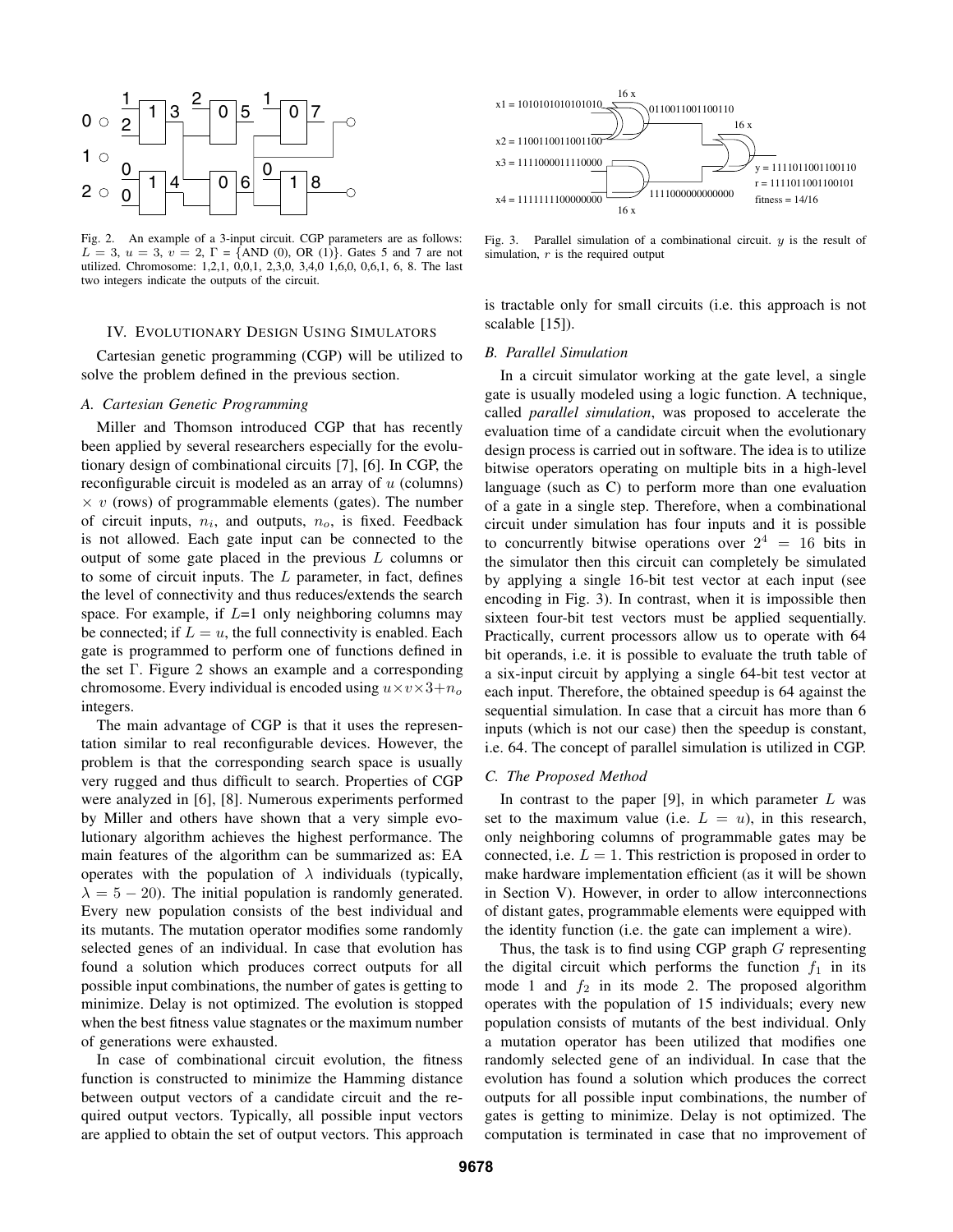the best fitness value has been reported in a given number of recent generations (typically in 50,000 generations). The fitness value is defined as follows:

$$
fitness = B_1 + B_2 + (u \cdot v - z)
$$
 (1)

where  $B_1$  (resp.  $B_2$ ) is the number of correct output bits for  $f_1$  (resp.  $f_2$ ) obtained as response for all possible input combinations, z denotes the number of gates utilized in a particular candidate circuit and  $u.v$  is the total number of programmable gates available. The last term is considered only if the circuit behavior is perfect in the both modes; otherwise  $uv - z = 0$ .

# *D. Results*

In order to illustrate the performance of the proposed design tool, two circuits of four inputs and four outputs are presented here:

- 2-bit Multiplier/4-bit Sorting Network which multiplies 2-bit numbers in the first mode and sorts the input 4-bit vector in the second mode. It is a typical benchmark circuit from [9].
- 4-bit Plus1/Plus7 circuit which adds "1" to the input vector in the first mode and adds "7" to the input vector in the second mode. The circuit could by used in a counter to adaptively change its behavior.

These circuits were chosen because: (1) Their implementations exist and so it is possible to compare the obtained results with them. (2) These circuits belong to the most complex circuits that have been evolved so far, i.e. the problem is reasonably difficult.

The EA operates with the following parameters:  $u = 10$ ,  $v = 12$ ,  $L = 1$ , population size = 15 and 1 mutation is performed per chromosome. Each programmable gate can be programmed to perform one of functions from  $\Gamma = \{c = a$ NAND/NOR  $b, c = a$  AND  $b, c = a, c = b$ } where the last two functions denote the identity operation. After reaching the perfect functionality, the number of gates is being minimized. In total, 1M generations are produced in each run which takes 80 seconds at Athlon64 3200+ processor. CGP has utilized the parallel simulation.

Table III summarizes the obtained results. In can be seen for the Mult/SN problem that all runs were successful and 52,580 generations were needed on average to obtain a perfect circuit. Figure 4 shows the best implementation utilizing 23 gates (18 polymorphic NAND/NOR gates and 5 conventional AND gates). This circuit utilizes 74 out of 120 programmable elements; however, 51 gates are configured to operate as the identity. This implementation has 2 gates less than the best known solution [9]. Note that a conventional implementation of 2-bit multiplier requires 5 AND gates and 5 XOR gates and a conventional implementation of 4-bit sorter requires 9 AND gates and 9 OR gates.

In case of Plus1/Plus7 circuit, Table III shows that all runs were successful and 41,543 generations were needed on average to obtain a perfect circuit. The best solution utilizes 73 programmable elements out of 120 elements; however,

TABLE III EVOLUTIONARY DESIGN USING SIMULATOR

|                        | Mult/SN   | Plus1/Plus7 |
|------------------------|-----------|-------------|
| Runs                   | 10        | 10          |
| Succ. Runs             | 10        | 10          |
| Generation – average   | 52,580    | 41,543      |
| Generation – std. dev. | 25,364    | 44.799      |
| Gates                  | $23 - 31$ | $14 - 23$   |



Fig. 4. The best evolved 2b-Multiplier/4b-Sorter. Functions: (0) NAND/NOR, (1) AND, (2)  $c = a$ , (3)  $c = b$ 

59 gates were configured to perform the identity function. Therefore, the circuit consists of 14 gates (6 NAND/NOR gates, 8 XOR gates).

#### V. EVOLUTION IN AN FPGA

In order to speed up the evolutionary design process, a complete implementation of CGP is proposed for FPGA. Figure 5 provides overall view of the system which consists of Virtual Reconfigurable Circuit (VRC), Genetic Unit and Fitness Unit.

## *A. Virtual Reconfigurable Circuit*

*1) The Concept of VRC:* Most FPGA families can be configured only *externally*. The *internal reconfiguration* means that a circuit placed *inside* the FPGA can configure the programmable elements of the same FPGA (which is important for evolvable hardware). Although the internal configuration access port (ICAP) has been integrated into Xilinx Virtex II family [2], it is still too slow for our purposes. As soon as the reconfiguration time should be much shorter than the evaluation time (to make the approach reasonable), we need to reconfigure the circuit in tens of nanoseconds—but it is not possible using the existing configuration subsystems of FPGAs. In order to overcome the problem of internal reconfiguration, we have developed virtual reconfigurable circuits [8]. The use of VRCs has allowed us to introduce a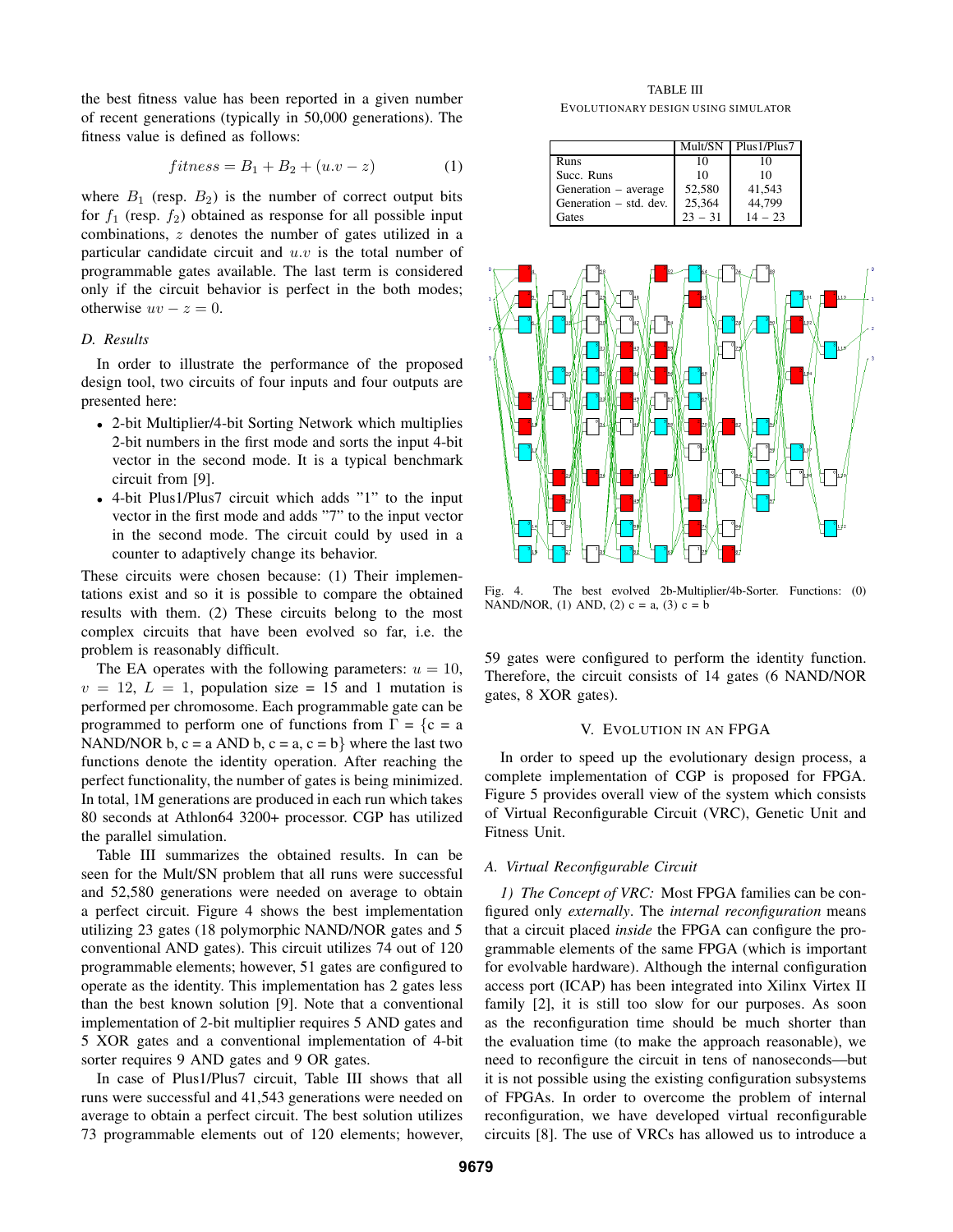

Fig. 5. Hardware implementation of multifunctional circuit evolution

novel approach to the design of complete evolvable systems in a single FPGA [8], [10], [5].

VRC is in fact a second reconfiguration layer developed on the top of an FPGA in order to obtain fast reconfiguration and application-specific programmable elements (PEs). Fig. 5 shows that VRC consists of an array of programmable elements. The routing circuits are created using multiplexers. The configuration memory of the VRC is typically implemented as a register array. All bits of the configuration memory are connected to multiplexers that control the routing and selection of functions in PEs. Because the array of PEs, routing circuits, configuration memory, style of reconfiguration and granularity of the new VRC can be designed exactly according to the requirements of a given application, designers can create an optimized applicationspecific reconfigurable device. Furthermore, the VRC is described in HDL, i.e. independently of a target platform. It is crucial from our perspective that the VRC can directly be connected to a hardware implementation of the evolutionary algorithm placed on the same FPGA. If the structure of the chromosome corresponds to the configuration interface of the VRC then a very fast reconfiguration can be achieved (e.g. consuming a few clock cycles only)—which is impossible by means of any other technique.

*2) VRC for Multifunctional Circuit Evolution :* Figure 5 shows that VRC consists of  $u \times v$  PEs. Each of them is equipped with a register to allow pipelined processing (that is possible because  $L = 1$ ). Thus, a PE gets its inputs from the outputs of PEs placed in the previous column or from

the primary inputs. The values coming from primary inputs are synchronized with the computation of PEs via a set of registers.

Figure 6 shows the implementation of a single PE. Every PE has got two outputs in order to calculate results of both modes of a polymorphic gate in one clock cycle. In order to utilize the concept of "parallel simulation" in FPGA, PEs operate with two four-bit operands and four-bit outputs. Thus, they are able to accelerate the evaluation of a candidate configuration four times. As both modes of a polymorphic gate are processed in parallel and PEs operate over four bits, we can obtain the resulting data 8 times faster than by using a naive sequential implementation. Table IV provides a list of functions implemented by PE for Plus1/Plus7 problem.

The function and connection of a single PE is defined using 10 bits; 4 bits determines the connection of its first input, 4 bits determines the connection of its second input and 2 bits are utilized to select one of four functions given in Table IV. VRC is reconfigured column by column.

TABLE IV FUNCTIONS IN PROGRAMMABLE ELEMENTS

| Configuration | Function         | Description      |
|---------------|------------------|------------------|
| 90            | x nand/nor $y$   | bitwise nand/nor |
| 01            | $x$ xor $y$      | bitwise xor      |
| 10            | $\boldsymbol{x}$ | $x$ to output    |
|               |                  | $y$ to output    |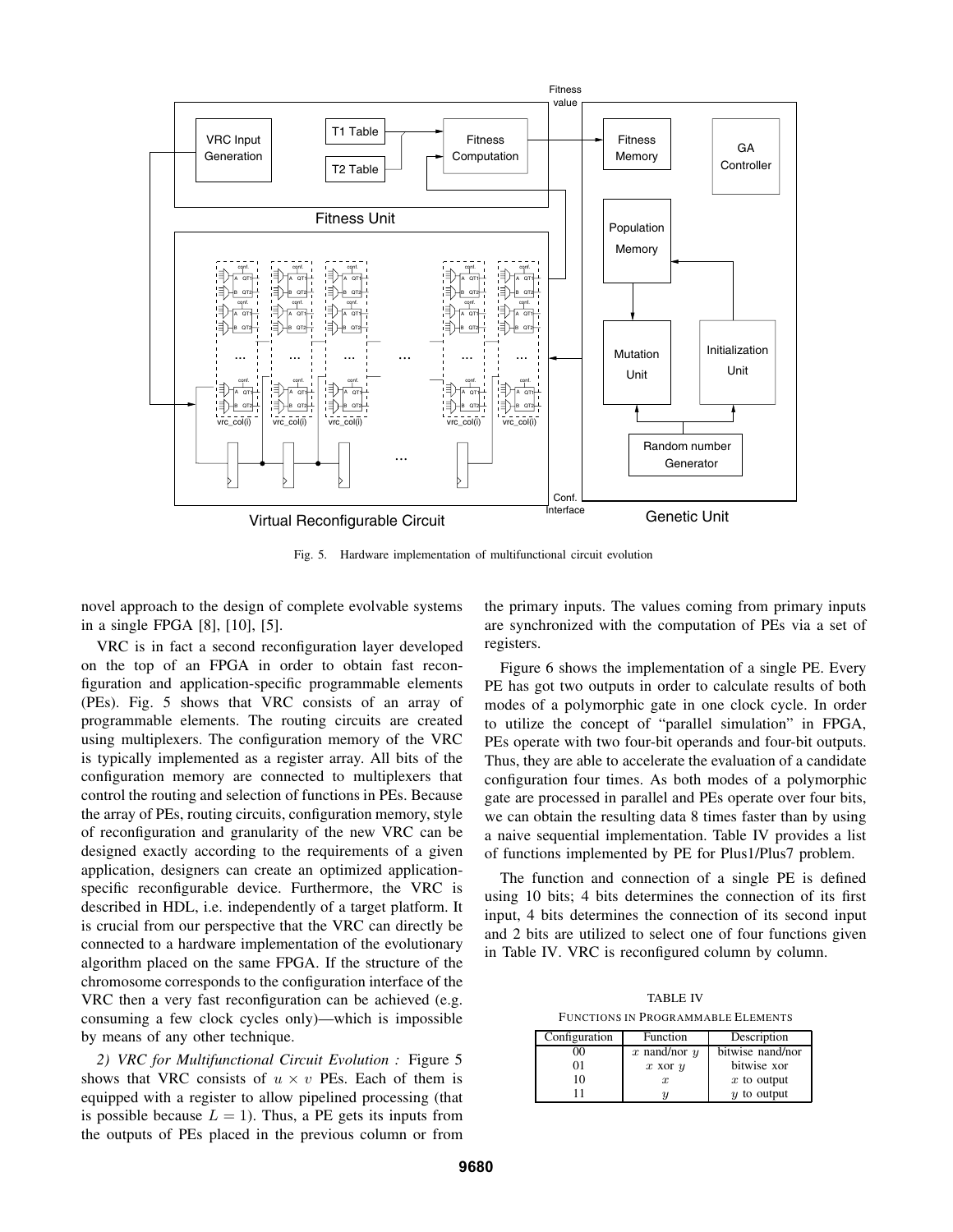

Fig. 6. Programmable element operating with 4-bit inputs and outputs and calculating both modes of a polymorphic gate in parallel

## *B. Genetic Unit*

Various hardware implementations of evolutionary algorithms have been proposed in the recent years, see, for example, [11]. In order to make FPGA implementation reasonably complex, the proposed EA is based only on a single mutation operator (bit inversion). The population is stored in a memory whose size is configurable. Another memory is used to store fitness values. Every new population is always generated from the best members of the previous one. EA operates in following steps:

- Initialization Unit generates the first population at random. We use a linear feedback shift register seeded from PC via PCI bus.
- Mutation Unit changes a given number of genes (bits) of a population member (this number is configurable) and the modified member is loaded into the VRC. The reconfiguration of VRC is pipelined in order to overlap the reconfiguration by useful computation. Simultaneously, the chromosome is copied into a FIFO memory.
- Genetic Unit is waiting for the evaluation performed by Fitness Unit. If the fitness value is better than the parent's fitness then the chromosome replaces its parent (the chromosome is copied from FIFO to the population memory). Otherwise, the chromosome is removed from FIFO.
- This is repeated until an appropriate number of generations are produced.

This loop is in fact divided into two parts executed concurrently. Because of the partial reconfiguration of VRC, we can send the next population member to VRC although the previous one has not been evaluated yet.

#### *C. Fitness Unit*

Fitness unit generates input vectors for VRC and compares the outputs of VRC with the required values that are stored in table T1 (for  $f_1$ ) and table T2 (for  $f_2$ ). The fitness value is sent to Genetic Unit. Figure 7 shows its implementation.

#### *D. Target Platform and Results of Synthesis*

As a target platform, COMBO6 card was utilized [4]. COMBO6 is a PCI card primarily dedicated for a dual-stack (IPv4 and IPv6) router hardware accelerator. The proposed system was described in VHDL, simulated using Model-Sim and synthesized using Precision Synthesis and Xilinx ISE tools to Virtex FPGA XC2V3000bf957 chip which is available on the COMBO6 card. Host PC and COMBO6 communicate via PCI interface that allows the user to specify the values in tables T1 and T2, parameters of EA and to read configurations of VRC from FPGA. Table V summarizes results of synthesis for three different sizes of VRC.

| <b>TABLE V</b>                           |
|------------------------------------------|
| <b>RESULTS OF SYNTHESIS FOR XC2V3000</b> |

| <b>VRC</b> Size | Func. Gens.         | <b>Dffs</b> | <b>BRAMs</b> | IOB |
|-----------------|---------------------|-------------|--------------|-----|
| Avail           | 28,672              | 28,672      | 96           | 684 |
| 8x8             | 9,178               | 2,333       |              | 41  |
| Util.           | 32%                 | 8%          | 3%           | 5%  |
| 9x10            | 13,335              | 2,862       |              | 41  |
| Util.           | 46%                 | 9%          | 6%           | 5%  |
| 12x10           | $17,61\overline{4}$ | 3,391       |              | 41  |
| Util.           | 61%                 | 11%         | 8%           | 5%  |

The design can run at  $f_{max} = 115.7$  MHz; however, we have used  $f = 50$  MHz only to make easier the communication with the PLX chip running also at 50 MHz that connects COMBO6 with PC via PCI bus. The following formula determines the time of evaluation <sup>t</sup>*eval* of a candidate circuit in the proposed implementation  $(u = 10, n<sub>i</sub> = 4)$ :

$$
t_{eval} = Max[\frac{2^{n_i}}{DW}, u].\frac{1}{f} = Max[4, 10].\frac{1}{50.10^6} = 200ns
$$

where DW is the number of bits which the PE operates over.<br>Running the system at f vields  $t = -86$  dns. Time of Running the system at  $f_{max}$  yields  $t_{eval} = 86.4ns$ . Time of evolution is given by formula:

$$
t_e = t_{init} + g.q.t_{eval},
$$

where  $t_{init}$  is the initialization time (which can be neglected),  $g$  is the number of generations and  $q$  is the population size. Note that the configuration overhead is included into t*eval*. The proposed system is able to speed up the evolution 61.7 times in comparison with the simulator discussed in Section IV-D (calculated for  $f_{max}$  = 115.7 MHz,  $g$  =  $1,000,000, q = 15$ .

## *E. Experimental Results*

In order to evaluate the FPGA implementation, the evolutionary design of the Plus1/Plus7 circuit was performed 10,000 times. The evolution was stopped when the best fitness value has stagnated for 50k generations. Parameters of VRC and EA are as follows:  $u = 10$ ,  $v = 12$ , configuration bitstream = 1200 bits,  $\Gamma = \{NAND/NOR, XOR,$  $c = a, c = b$ , population size = 16, five mutations per chromosome. The evolution has stagnated in the generation 27,856 in average. Figure 8 shows an example of evolved Plus1/Plus7 circuit. Note that the number of utilized gates is not optimized in this implementation.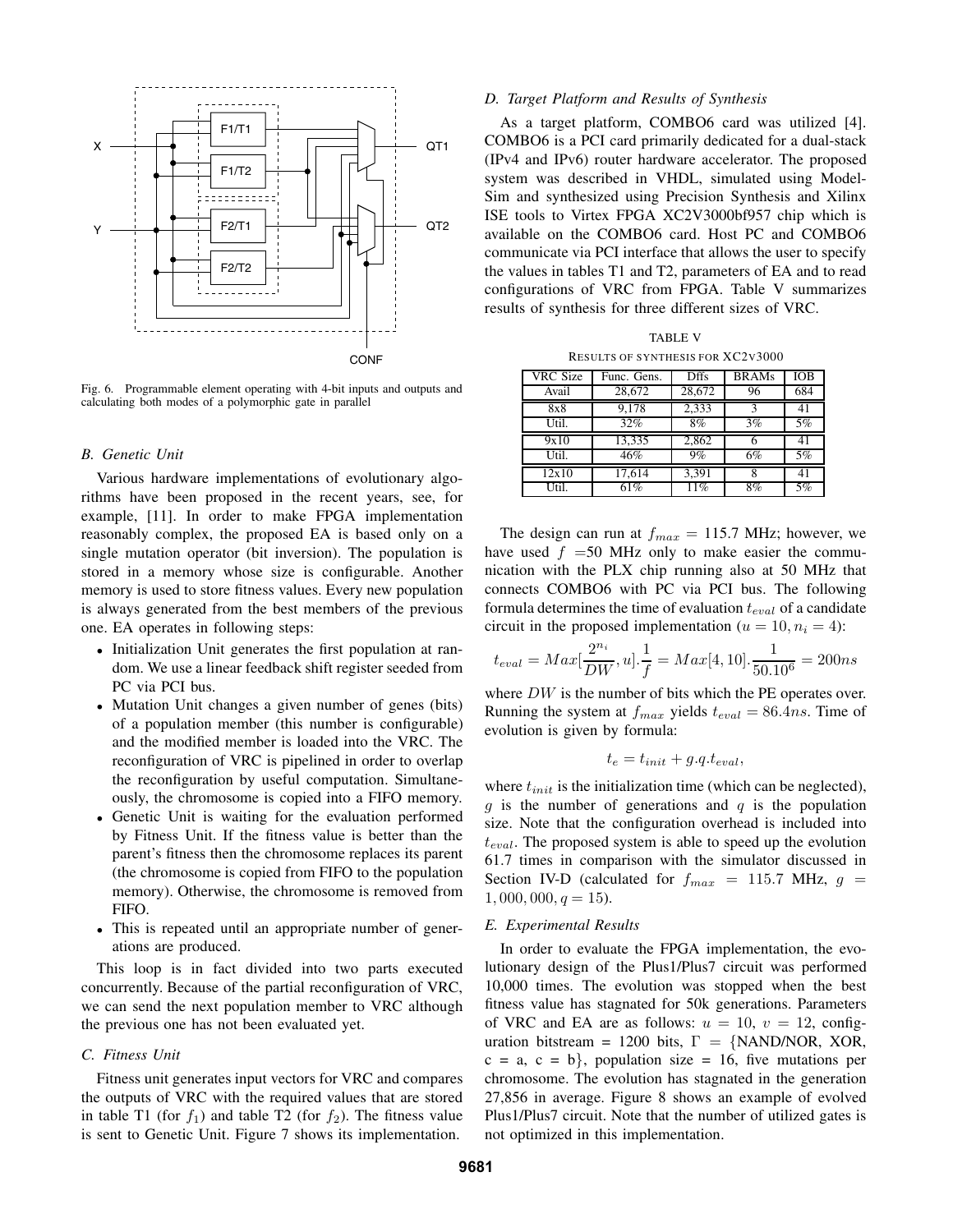

Fig. 7. Implementation of Fitness Unit

#### VI. COMPARISON OF RESULTS AND DISCUSSION

The proposed software tool for the evolutionary design of multifunctional combinational circuits at the gate level supports the concept of parallel simulation. It enables us to accelerate the evolutionary design  $b$  times if  $b$  is the number of bits in operands of CPU. As the tool is written generally, it can evolve circuits of desired number of inputs and outputs, utilize desired gates and parameters of CGP. By using this tool we were able to obtain multifunctional circuits of better quality (in terms of the number of gates utilized) and in a shorter time in comparison with the results reported in [9]. In fact, in paper [9], only two out of 50 runs were successful for the Multiplier/sorting network problem although the EA utilized 128-member population and generated about 118,000 generations on average. On the other hand, the tool exhibits the same problems as other tools utilized for the evolutionary circuit design—scalability.

The FPGA-based implementation of the system has allowed speeding up the evolutionary design more than 60 times (against PC with Athlon64 3200+). This speedup is very promising if one considers that the software simulator has fully explored the potential of parallel simulation (in SW we have reached the speedup 16 against the sequential simulation). By implementing the parallel evaluation of both modes of a multifunctional circuit and four-bit operators in PEs, we have accelerated the sequential implementation eight times in FPGA. An implementation of a higher degree of parallelism (e.g. PEs operating at 16 bits, multiple VRCs etc.) requires considerably more area on the chip.

As this implementation is written generically in VHDL, the user can easily specify the desired parameters of target circuits (inputs, outputs, polymorphic gates), VRC parameters and EA parameters. A crucial problem here is finding an optimal level of parallelism and area utilization of the FPGA. Current implementation has utilized approx. 60% of Virtex XC2V3000 FPGA resources.

In contrast to the software simulator, we have recognized that a perfect solution is not produced in each run of EA in FPGA. Probably, the reason is that EA implemented in FPGA is very simple (it is, in fact, a parallel hill-climbing algorithm). In future research, we are going to implement in the FPGA the same version of EA as we have used in PC. Furthermore, in the fitness function, we will minimize the number of gates utilized in evolved circuits.

A conventional implementation of the 4-bit sorting network requires 18 gates (9 ANDs, 9 ORs), i.e. 108 transistors (a standard CMOS AND as well as OR gate requires 6 transistors). The 2-bit multiplier can be implemented using 7 gates (5 ANDs, 2 XORs), i.e. 50 transistors (XOR gate costs 10 transistors). Therefore, multiplexing the modules